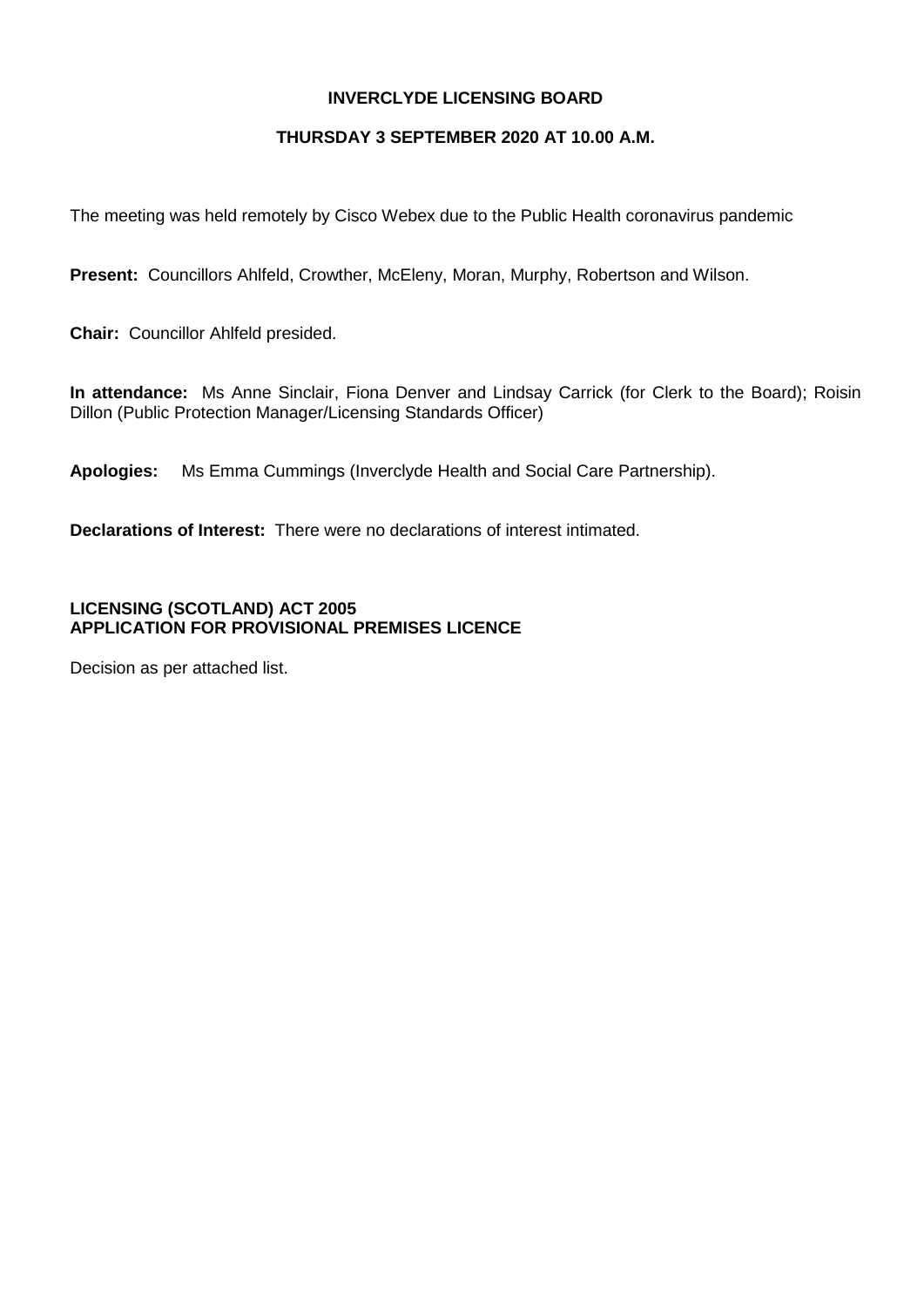## INVERCLYDE LICENSING BOARD – 3 SEPTEMBER 2020

# LICENSING (SCOTLAND) ACT 2005

## (1) APPLICATION FOR PROVISIONAL PREMISES LICENCE

|    | No Applicant                                   | Premises                                        | <b>Proposed Licence Details</b>                                                                                                                    |                                                                                                                                                                          | Decision       |
|----|------------------------------------------------|-------------------------------------------------|----------------------------------------------------------------------------------------------------------------------------------------------------|--------------------------------------------------------------------------------------------------------------------------------------------------------------------------|----------------|
| 1. | Teresa McGlynn                                 | One 18 Caffe<br>118 Cathcart Street<br>Greenock | <b>Description of Premises</b><br>Café / Bistro with outside seating area situated within two<br>units on ground floor of a three storey property. |                                                                                                                                                                          | <b>GRANTED</b> |
|    |                                                |                                                 | <b>Core Licensing Hours - On Sales</b><br>Monday - Saturday<br>Sunday                                                                              | 11.00 a.m. $-$ 11.00 p.m.<br>1.00 p.m. $-$ 11.00 p.m.                                                                                                                    |                |
|    | <b>Core Licensing Hours - Off Sales</b><br>N/A |                                                 |                                                                                                                                                    |                                                                                                                                                                          |                |
|    |                                                |                                                 | <b>Seasonal Variations</b><br>None                                                                                                                 |                                                                                                                                                                          |                |
|    |                                                |                                                 | <b>Activities</b><br>licensing hours.<br>(Tick Box - Yes)                                                                                          | Restaurant facilities; bar meals; Club or other group<br>meetings etc.; recorded music; live performances; and<br>outdoor drinking facilities to be provided during core |                |
|    |                                                |                                                 | <b>Further Details</b><br>None                                                                                                                     |                                                                                                                                                                          |                |
|    |                                                |                                                 | <b>Any Other Activities</b><br>Sale and painting of ceramic crafts.<br>Live music will be provided on occasions.                                   | Take-away service is provided throughout the day from<br>9.00 a.m. - 11.00 p.m. for food and non-alcoholic drinks.                                                       |                |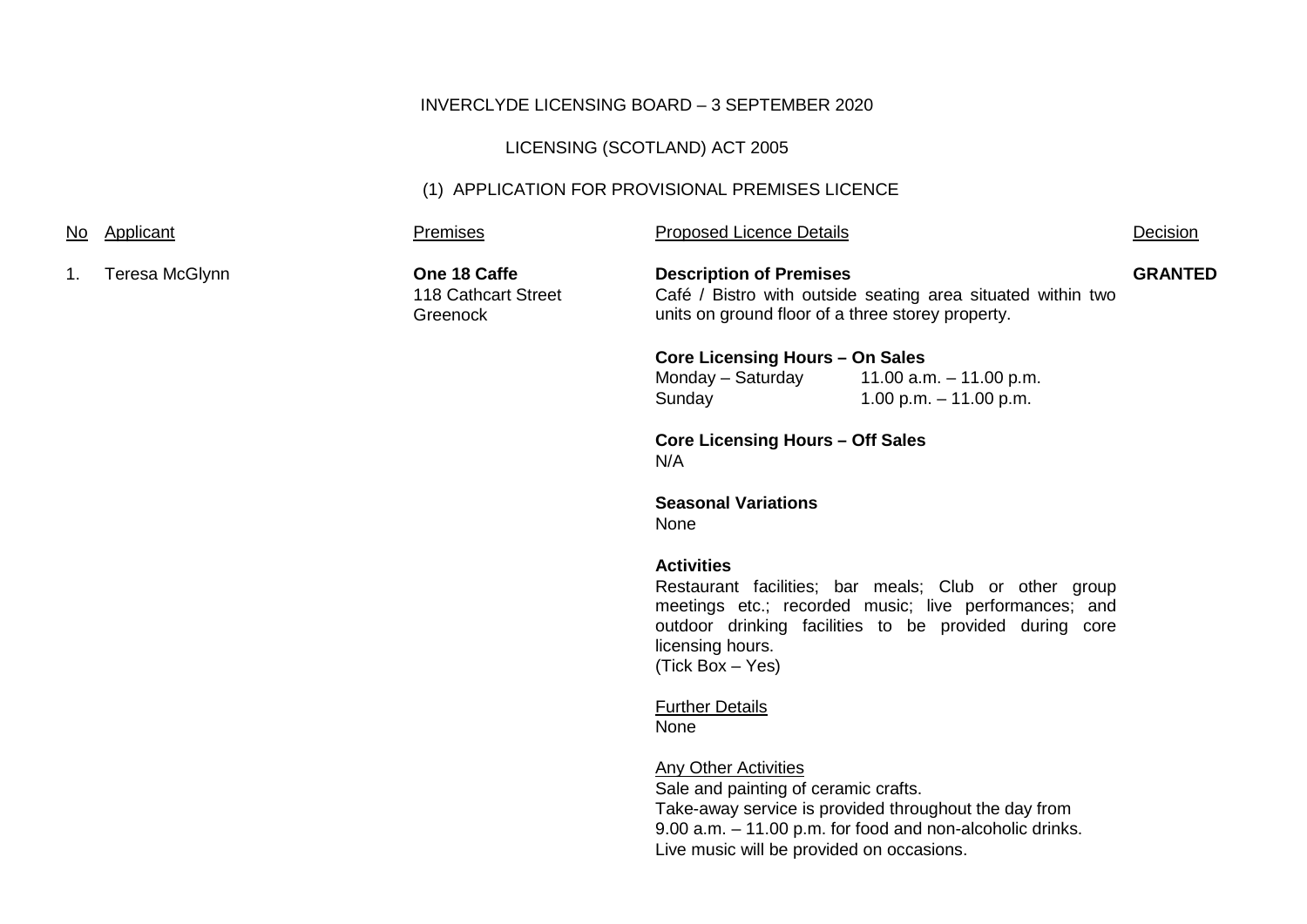| No | Applicant |
|----|-----------|
|    |           |

Premises **Exercise Proposed Licence Details Container Proposed Licence Details** Decision

**One 18 Caffe** 118 Cathcart Street **Greenock** 

### **Children and Young Persons**

Terms

As per Inverclyde Licensing Board's Children and Young Persons in Licensed Premises Conditions.

Ages All ages

Times

As per Inverclyde Licensing Board's Children and Young Persons in Licensed Premises Conditions.

Parts All public areas.

**Capacity of Premises** 50 persons

**Designated Premises Manager** To be confirmed.

Ms Teresa McGlynn, applicant was present.

Ms Sinclair advised that Police Scotland had no comments to make on the application, however, Inverclyde Health and Social Care Partnership submitted a representation to the application, copies of which had previously been e-mailed to Members. Ms Sinclair read the contents of the representation to the Board.

Ms Sinclair also advised that the occupancy capacity figure confirmed by the Building Standards Officer is 49 persons as depicted on the layout plan of the application. Ms McGlynn agreed to amend her application accordingly.

Ms McGlynn addressed the Board on the proposed operation of the premises and answered the Board's questions in relation to the terminal core licensing hour applied for.